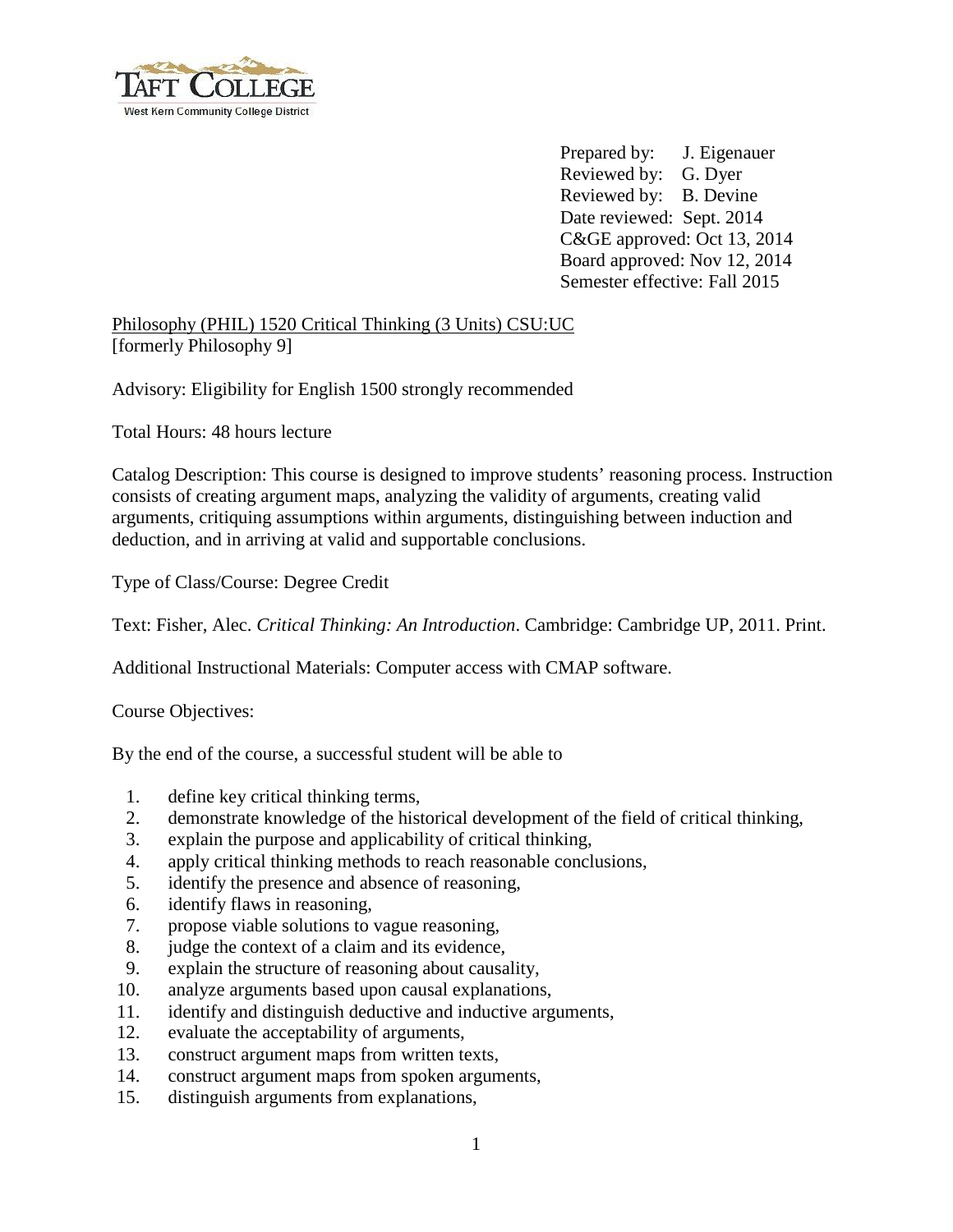

West Kern Community College District

- 16. identify assumptions of arguments,
- 17. identify and evaluate premises of arguments,
- 18. identify and evaluate conclusions of arguments,<br>19. judge the effectiveness of inferences in written a
- 19. judge the effectiveness of inferences in written arguments,<br>20. judge the appropriateness of assumptions within deductive
- judge the appropriateness of assumptions within deductive arguments,
- 21. judge the credibility of sources (spoken, traditional media, and Internet),
- 22. evaluate the use of scientific data,
- 23. use scientific data effectively in argumentation and reasoning, and
- 24. compare reasoning processes of different cultures.

Course Scope and Content:

| Unit I   |                                          | What is Critical Thinking?                                                                                                               |  |  |
|----------|------------------------------------------|------------------------------------------------------------------------------------------------------------------------------------------|--|--|
|          | A.<br><b>B.</b><br>C.<br>D.              | Definitions and key terms of CT<br>Important historical ideas concerning CT<br>The purposes of CT<br>Reading and understanding arguments |  |  |
| Unit II  | <b>Reasons and Conclusions</b>           |                                                                                                                                          |  |  |
|          | A.<br><b>B.</b><br>C.                    | Identifying reasoning and reasons<br>The terminology of reasoning<br>Introduction to CMap software                                       |  |  |
| Unit III | Different Ways of Reasoning              |                                                                                                                                          |  |  |
|          | A.<br><b>B.</b><br>C.                    | Chains of reasoning<br>Joint reasons<br>Disjunctions                                                                                     |  |  |
| Unit IV  | Arguments, Explanations, and Assumptions |                                                                                                                                          |  |  |
|          | A.<br><b>B.</b>                          | Distinguishing arguments from explanations<br>Identifying assumptions                                                                    |  |  |
| Unit V   | Vagueness and Inexact Reasoning          |                                                                                                                                          |  |  |
|          | А.<br><b>B.</b>                          | Identifying vague reasoning<br>Arguments maps and incorrect reasoning                                                                    |  |  |
| Unit VI  | Credibility                              |                                                                                                                                          |  |  |
|          | A.<br><b>B</b> .<br>$\overline{C}$ .     | The logical structure of arguments<br>Context as an influence of credibility<br>Sources as evidence                                      |  |  |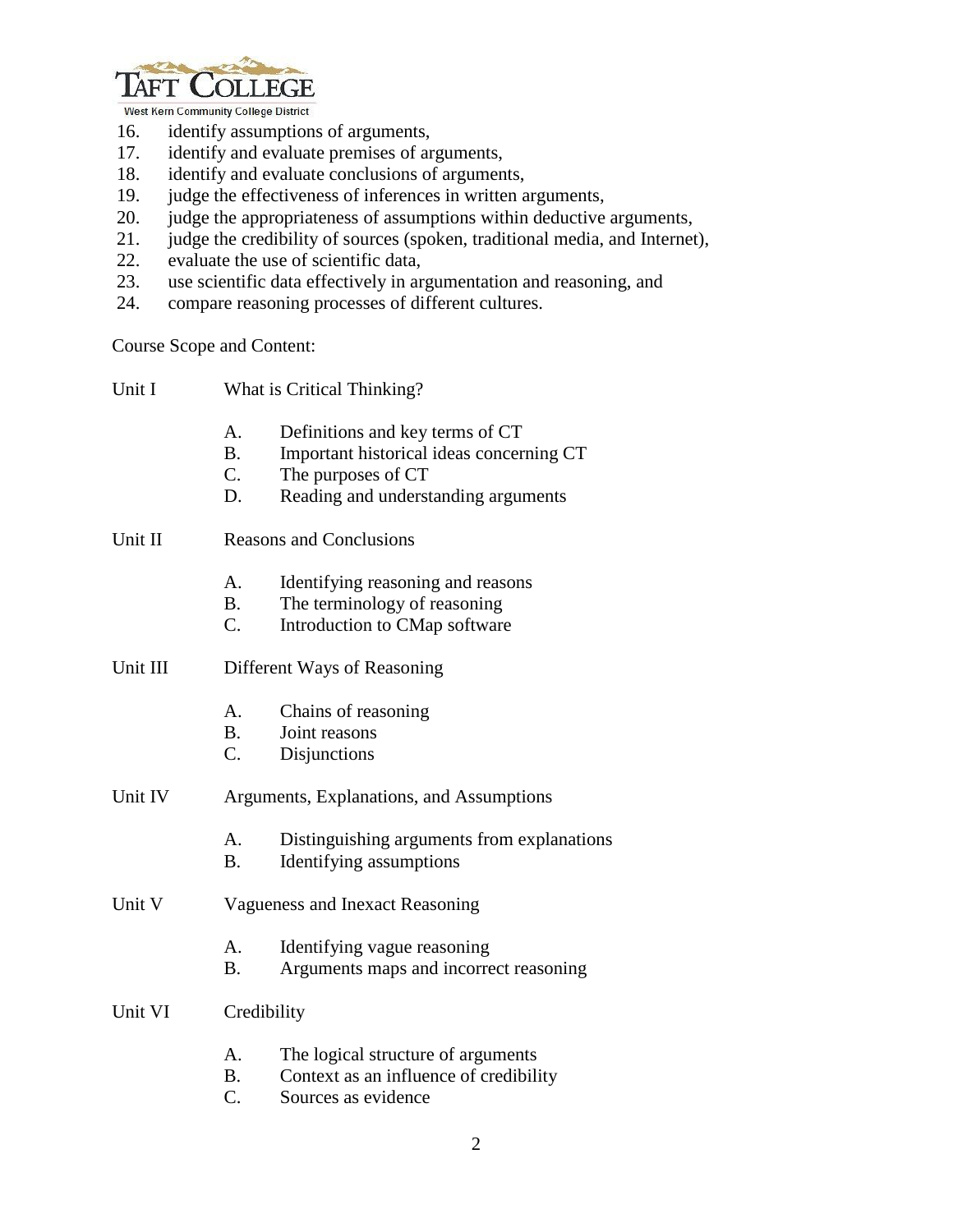

| Unit VII |    | Deduction          |  |
|----------|----|--------------------|--|
|          |    | Judging inferences |  |
|          | B. | Deductive validity |  |

Unit VIII Causality A. The Structure of Reasoning About Causality

Learning Activities Required Outside of Class:

The students in this class will spend a minimum of 6 hours per weeks outside of the regular class time doing the following:

- 1. studying,
- 2. answering questions,
- 3. completing required reading,
- 4. completing argument mapping, and
- 5. completing written work.

Methods of Instruction:

- 1. Lectures
- 2. Arguments mapping with CMAP software

Methods of Evaluation

- 1. Group presentations
- 2. Written assignments
- 3. Quizzes
- 4. Argument mapping

Supplemental Data:

| T.O.P. Code:       | 150900 Philosophy     |
|--------------------|-----------------------|
| Sam Priority Code: | E. Non-Occupational   |
| Funding Agency:    | Y: Not Applicable     |
| Program Status:    | 1: Program Applicable |